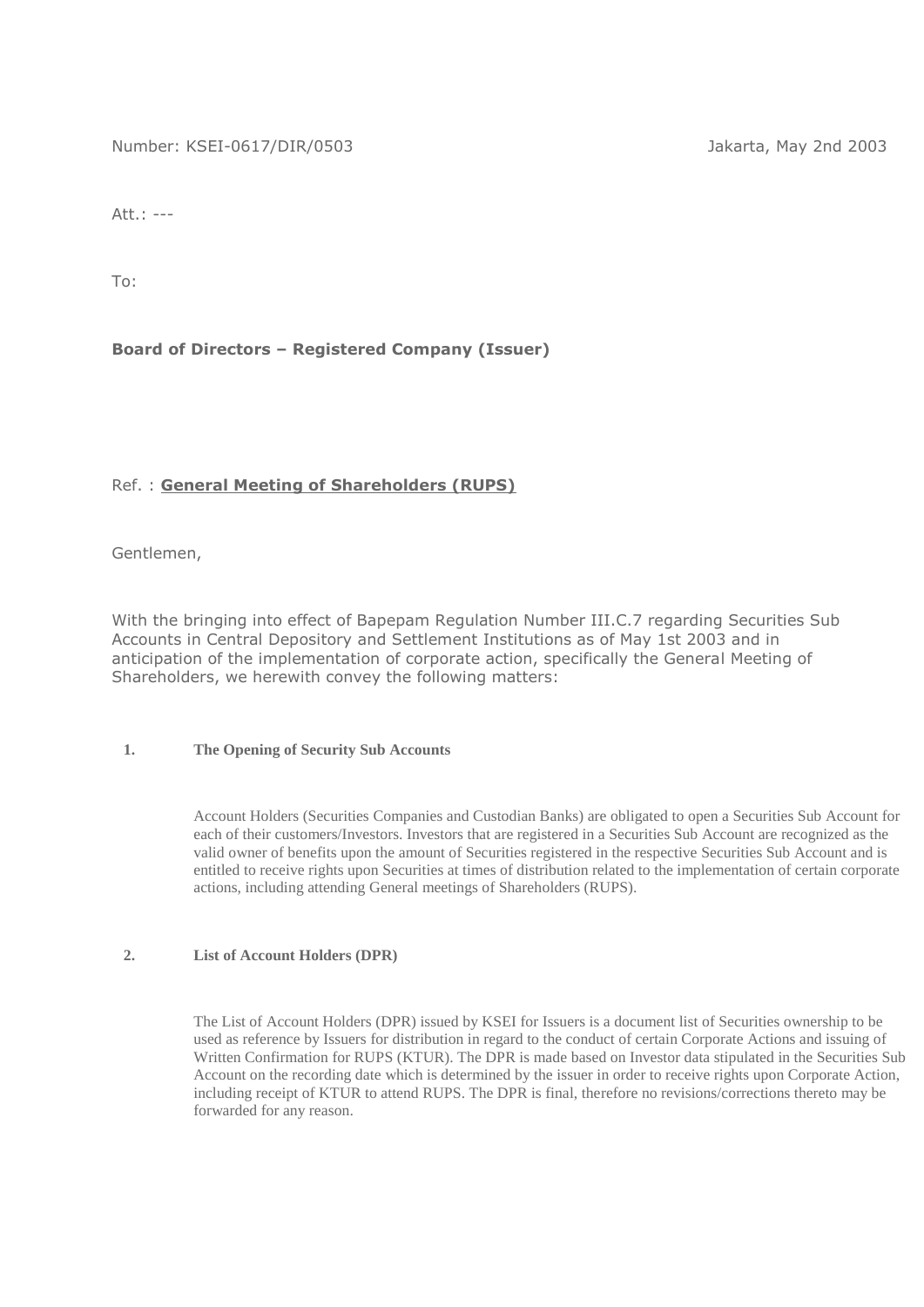#### **3. Written Confirmation for RUPS**

- a. KTUR is the document that stipulates the right of a Shareholder to attend the RUPS and is issued based on Investor data stated in the DPR per *-*recording date. Thereby, Investors registered in the DPR will obtain a KTUR and be entitled to attend the RUPS.
- b. An Investor that is not registered in the DPR for not having been made a Securities Sub Account by the Account Holder will not obtain a KTUR and thereby forfeits his right to attend the RUPS.
- c. The Issuer or Public Notary handling the RUPS attendance list are to assure that Shareholders attending the RUPS are registered in the DPR delivered by KSEI, and are able to produce a KTUR and identification in the name of respective Investors.
- d. If attendance is made by a representation of the Shareholder, it is necessary to consider the following matters:

The validity of the Power of Attorney.

 ii The conferring of such power is represented by all the Shares of the Shareholder registered in the DPR, and not part of it *(*partial).

The conferring of Power of Attorney by a KSEI Account Holder (Securities Companies and Custodian Banks) whose name is stated in the DPR and is issued a KTUR in the name of the

 ii i. respective Account Holder, may only be granted to an employee of the respective Account Holder, who will represent the total ownership of the Account Holder's Shares to be present in the RUPS.

 i The conferring of such a power by a KSEI Account Holder to an Investor who is a customer of the respective Account Holder to attend a RUPS is unacceptable.

v.

i.

.

Implementations of KTUR verification other than the mentioned above become the responsibility of the Issuer or other parties appointed by the respective Issuer.

It is therefore conveyed, we thank you for your kind attention.